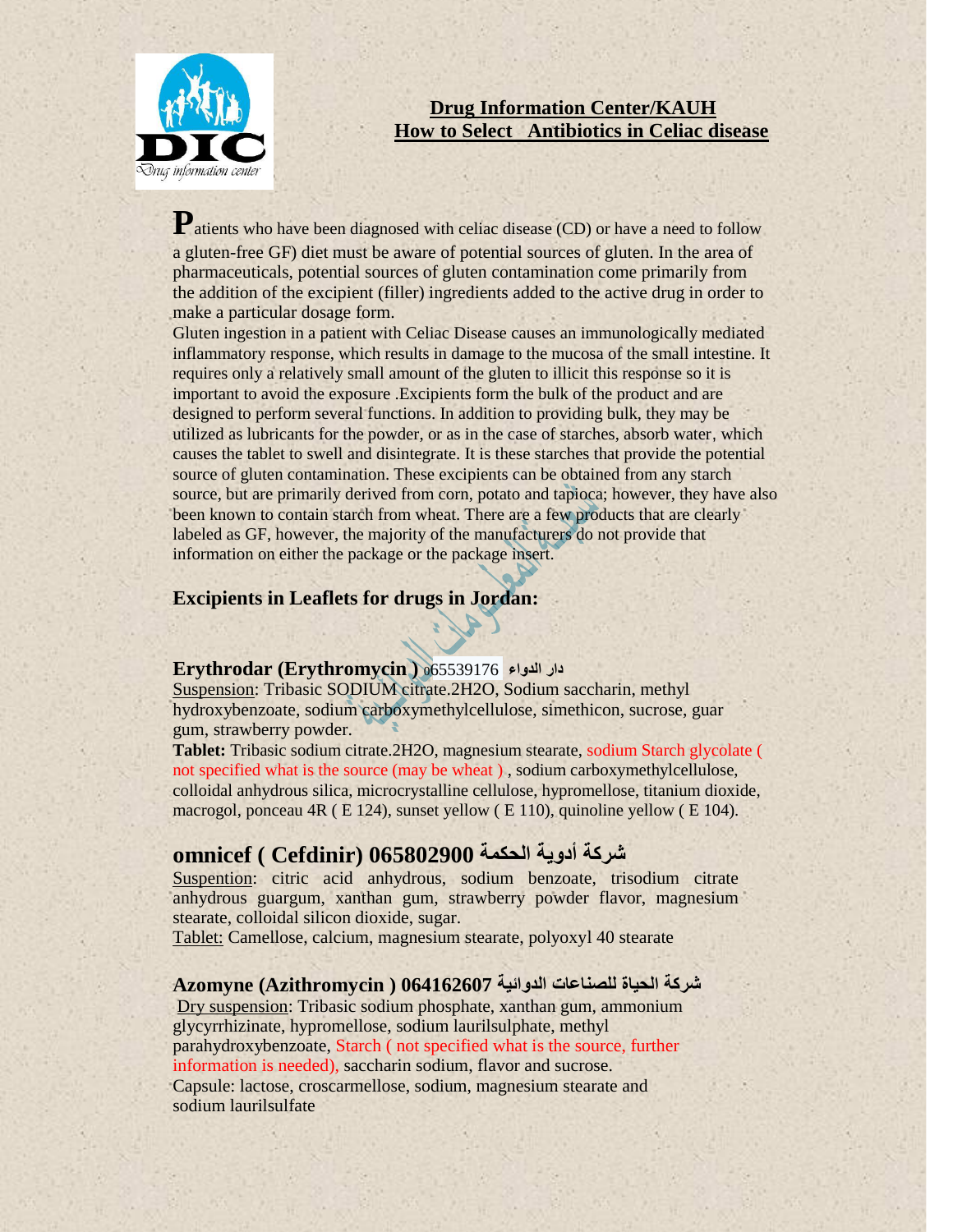# **Augmantin (Amoxicillin/Clavulinate)**

Tablet: The other ingredients are:

Tablet core - magnesium stearate, sodium, starch glycollate type A (potato), colloidal anhydrous silica, microcrystalline cellulose. Film coat: titanium dioxide(E171), hypromellose, macrogol (4000, 6000) and silicone oil (dimeticone).

### **الشركه العربية لصناعة االدوية** 065802200 **(trimoxazol-Co (Balkatrin**

#### Suspension :

Polysorbate 80, glycerin,avicel rc-501, ponceau (red 4r), yellow color food grade , saccharin sodium , sucrose, oil of anise, methyl hydroxybenzoate , propyl hydroxybenzoate , water purified .

Tablet: starch maize, benzoic acid, gelatin, sodium starch glycolate, colloidal silicon dioxide, sodium lauryl sulphate, magnesium stearate

Forte : gelatin, benzoic acid, sodium starch glycolate ( not specified what is the source, further information is needed), colloidal silicon dioxide, magnesium stearate

### **شركة أدوية الحكمه 065802900 (Clavulinate/Amoxicillin (: Amoclan**

Amoclan BID (400 mg /5 ml) :

Xanthan gum , hydoxypropyl methyl cellulose , succinic acid , colloidal silicon dioxide ,colloidal silicon dioxide , aspartame , orange flavor , golden syurp , syloid .

### **Amoclan BID (200mg/5ml)** :

Xanthan gum , hydoxypropyl methyl cellulose , succinic acid , colloidal silicon dioxide ,colloidal silicon dioxide , aspartame , orange flavor , golden syurp , syloid

### **Amoclan forte (312mg/5ml ):**

Xanthan gum , hydoxypropyl methyl cellulose , succinic acid , colloidal silicon dioxide ,colloidal silicon dioxide , aspartame, golden syurp , syloid , sodium saccharin, lemon powder flavor, orange powder flavor, strawberry powder flavor.

### **Amoclan (156mg/5ml) :**

Xanthan gum , hydoxypropyl methyl cellulose , succinic acid , colloidal silicon dioxide ,colloidal silicon dioxide , aspartame, golden syurp , syloid , sodium saccharin, lemon powder flavor, orange powder flavor, strawberry powder flavor.

### شركة أدوية الحكمه **065802900 (Cefixime (Suprax**

The other ingredients are microcrystalline cellulose, pregelatinised starch (processed mostly no gluten. Should make sure by calling manufacturer) , calcium hydrogen, phosphate dihydrate, magnesium stearate, hypromellose, macrogol 6000 and titanium, dioxide (E171).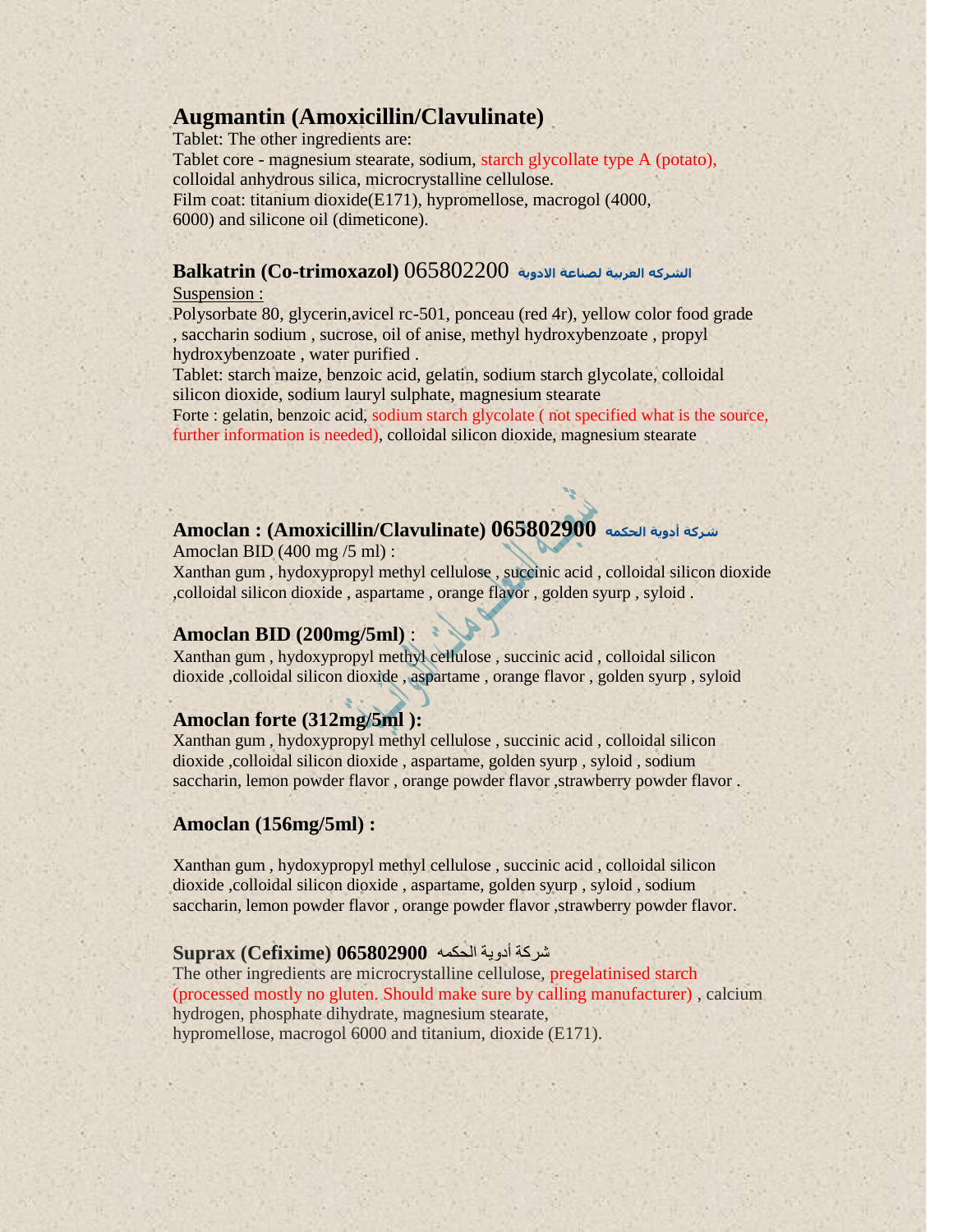### شركة مستىدع األدوية العربي **064022470 (Cefaclor (Ceclor**

#### Inactive ingredients:

\* mannitol, hypromellose, hydroxypropylcellulose, methacrylic acid copolymer, stearic acid, magnesium stearate, propylene glycol, talc – purified, colour mixture dark blue YS-1-4273.

This medicine does not contain lactose, sucrose, gluten, tartrazine or any other azo dyes.

#### **BACTRIM (sulfamethoxazole and trimethoprim) 065824654**

in it

**مسنات و رشيدات و شاوي ادوية مستودع**

Inactive ingredients

BACTRIM DS tablets also contain:

• povidone (1201)

- docusate sodium (480)
- sodium starch glycollate
- magnesium stearate (470)

BACTRIM DS tablets are gluten free and lactose free.

BACTRIM oral suspension also contains:

- Cellulose Dispersible (460)
- methyl hydroxybenzoate (218)
- propyl hydroxybenzoate (216)
- sorbitol solution (420)
- polysorbate 80 (433)
- banana flavour 85509 H
- vanilla flavour 73690-36

• water

BACTRIM oral suspension is gluten free and sugar free.

### **شركة ألفه لألدوية (Metronidazole (Flagyl**

#### Inactive ingredients:

Flagyl 200 mg & 400 mg tablets also contain dibasic calcium phosphate, maize starch (corn starch), dibasic calcium phosphate, maize starch (corn starch), povidone, macrogol 400, hypromellose, magnesium stearate and talc (400 mg only). Flagyl S suspension also contains: sodium phosphate – dibasic dihydrate, aluminium magnesium silicate, sucrose, methyl and propyl hydroxybenzoate, ethanol, lemon flavour, terpeneless orange oil, water -purified. Flagyl suppositories also contain hard fat.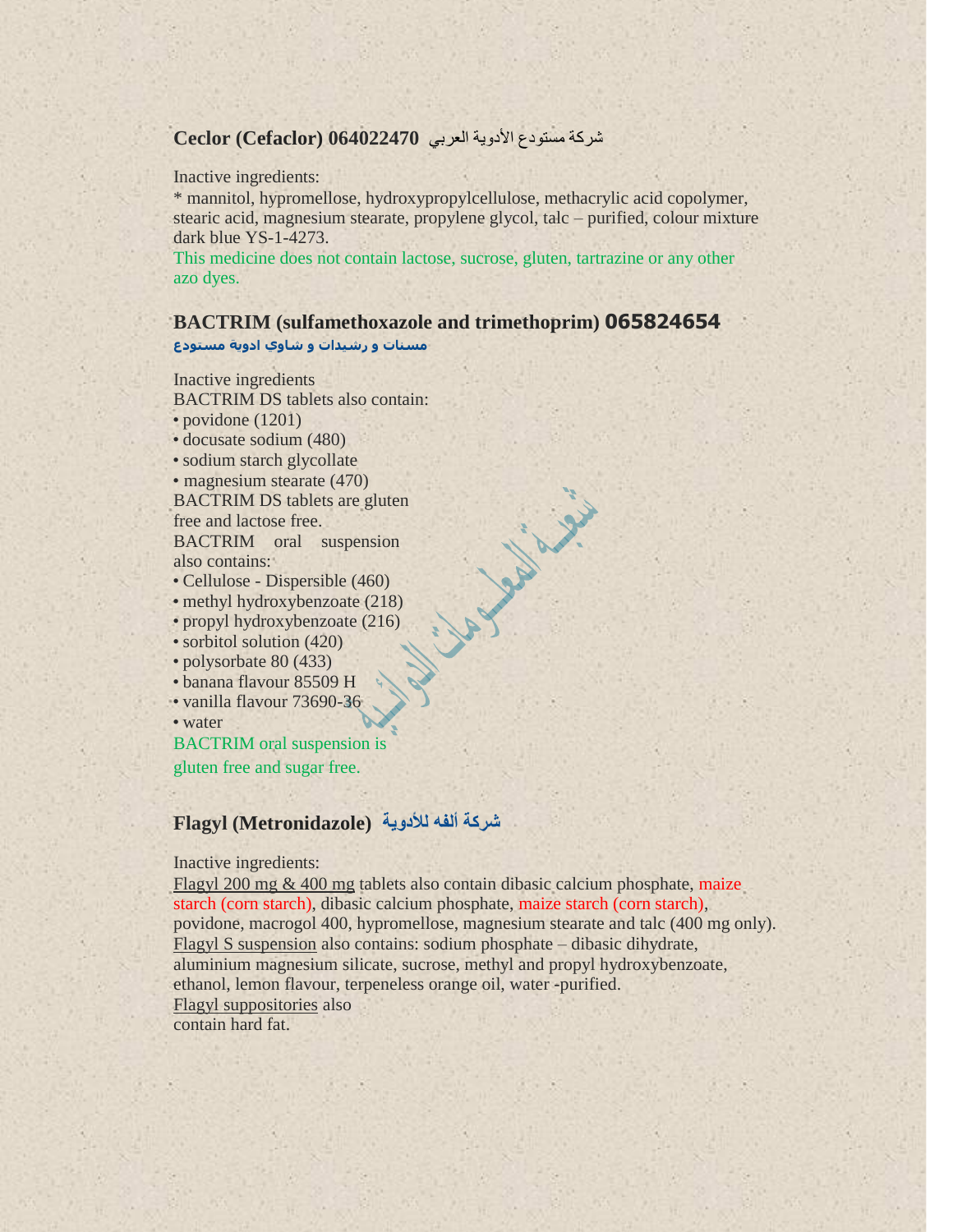#### **مستودع أدوية الصباغ 064642945 (azithromycin (Zithromax**

The other ingredients are lactose, magnesium stearate, maize starch (corn starch), sodium lauryl sulphate, gelatin, iron oxide (black) E172, shellac, propylene glycol, sulphur dioxide and titanium dioxide.

### **مستودع أدوية طنوس و أوالده 064636180 (Acyclovir (Zovirax**

cellulose-microcrystalline, povidone, sodium starch glycolate ( not specified what is the source, further information is needed), aluminium magnesium silicate, magnesium stearate, macrogol 8000 and coating opadry Y-1-7000 concentrate.

#### **VFEND 5 (voriconazole)**

Inactive Ingredients

The 50 mg and 200 mg tablets: contain the following other ingredients:<br>
• lactose<br>
• maize starch (pregelatinised) (corn starch)<br>
• croscarmellose sodium<br>
• povidone<br>
• magnesium stearate<br>
• hypromellose<br>
• titanium dioxid

- lactose
- maize starch (pregelatinised) ( corn starch)
- croscarmellose sodium
- povidone
- magnesium stearate
- hypromellose
- titanium dioxide
- glycerol triacetate

VFEND Oral Suspension contains

the following other ingredients:

- sucrose
- colloidal anhydrous silica
- titanium dioxide
- sodium citrate
- xanthan gum
- sodium benzoate
- anhydrous citric acid
- natural orange flavour

VFEND IV contains the

following other ingredients:

• Water for Injections

• Sulfobutylether beta cyclodextrin sodium (SBECD).

# **شركة ألفة لألدوية (Rifampin (Rifadin**

### Syrup contain:

• Each 1ml of syrup contains 20mg of the active ingredient, rifampicin.

• The other ingredients agar, sucrose, methyl-p-hydroxybenzoate, propyl-phydroxybenzoate,

potassium sorbate, sodium metabisulphite, tween 80,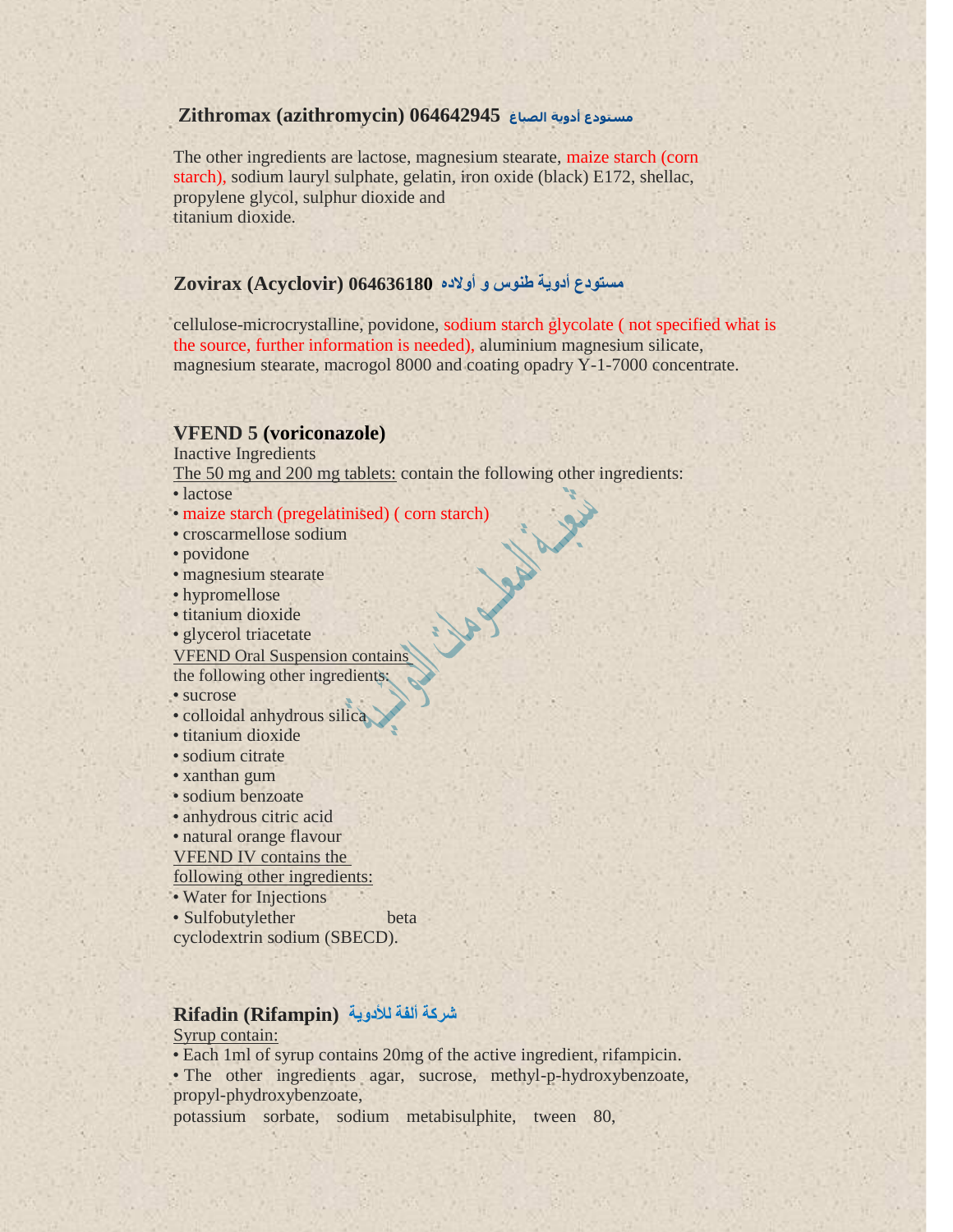raspberry essence, saccharin, diethanolamine, purified water

Each hard capsule contains 300mg rifampicin as the active substance. The capsules also contain maize starch (corn starch) and magnesium stearate. Capsule Shell: gelatin, erythrosine (E127), indigo carmine (E132) and titanium dioxide (E171). Printing Ink: shellac, antifoam DC1510 and titanium dioxide (E171).

### **مستودع أدوية أداتكو 4624621 06 (Norfloxacin (Noroxin**

Inactive Ingredients:

- microcrystalline cellulose
- croscarmellose sodium
- magnesium stearate
- Opadry AMB OY-B-28920.

**The tablets do not contain gluten, lactose, sucrose, tartrazine or any other azo dyes.**

## مستىدع األدوية العربي **06402247**0 **(cephalexin (Keflex**

They also contain:

- sodium lauryl sulphate
- methylcellulose
- dimethicone 350
- xanthan gum
- starch pregelatinised maize
- allura red AC CI 16035
- sucrose
- tuttifrutti 51880 TP0551.

**Keflex suspensions do not contain lactose, gluten or tartrazine.**

أدوية الصباغ 064642945 **(fluconazole (Diflucan**

The other ingredients are: sodium chloride, water for injections and sodium hydroxide (for pH adjustment).

### **مستودع أدوية النابلسي 065600100(Amoxicillin (ospamox**

The other ingredients are: Core: magnesium stearate, polyvidone (K25), sodium starch glycolate (type A) ( potato), cellulose, microcrystalline, Coating: titanium dioxide, talc, hypromellose.